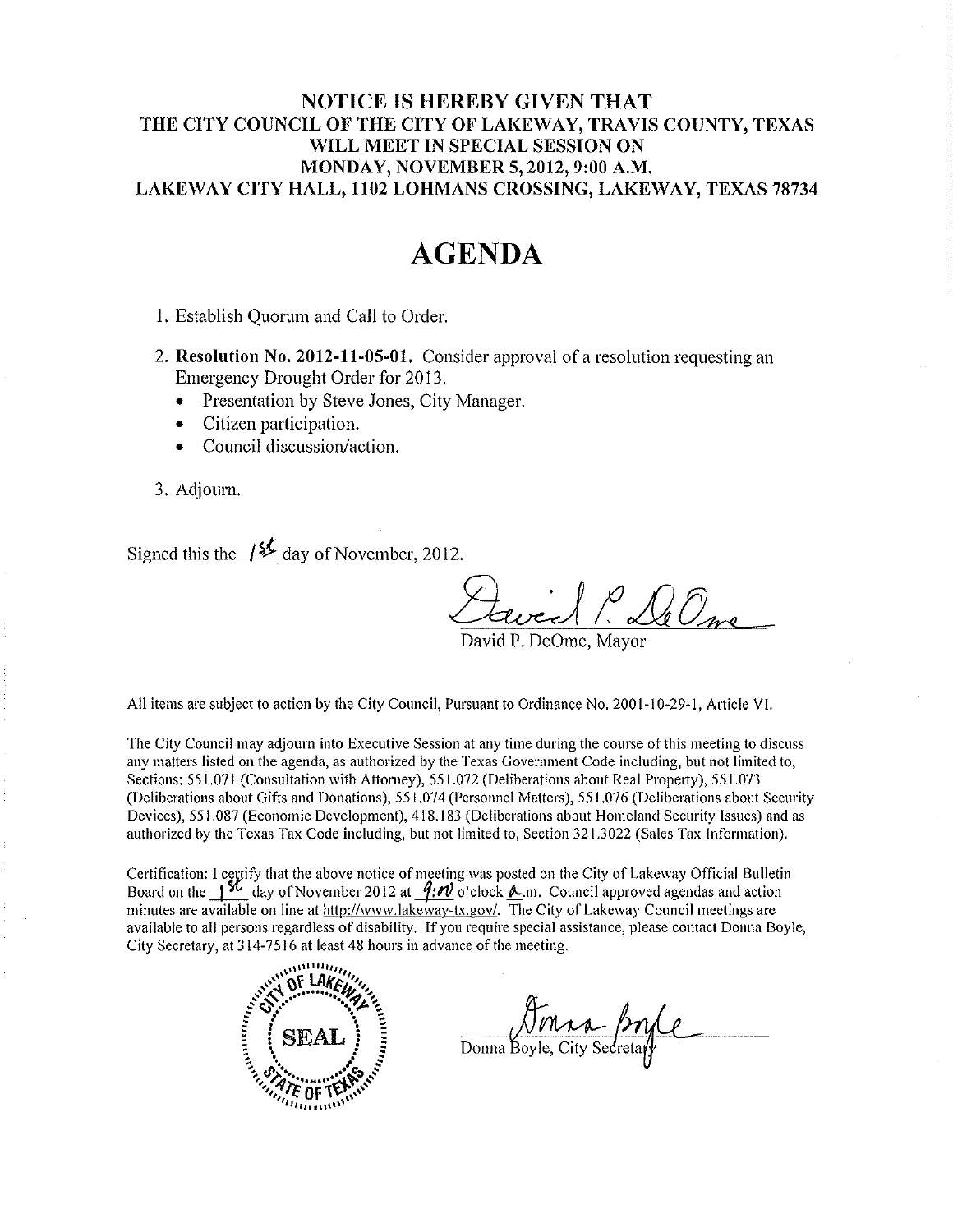Item 2



**City Manager**

**Staff Report**

**Meeting date:** November 5, 2012

**Agenda item:** Resolution No. 2012-11-05-01. Consider approval of a resolution requesting an Emergency Drought Order for 2013.

**Background:** Last year, the LCRA sought and received an "emergency drought order" from the Texas Commission on Environmental Quality that allowed the LCRA to suspend the release of water from the Highland Lakes for agricultural use by downstream ("interruptible") customers. This historic action became necessary because of record low water levels in Lakes Travis and Buchannan and the prospect of extended drought conditions in the Colorado River basin. The emergency drought order is set to expire on December 31, 2012.

Water customers such as Lakeway MUD and WCID #17 ("firm" customers) are concerned that the possibility of extended drought conditions, combined with a release of water in 2013 for agricultural use, could reduce the lakes to dangerously low levels and place us under conditions that would mandate severe water use restrictions and threaten our long-term supply of drinking water.

The "firm" water customers are encouraging LCRA to seek an extension of the emergency order from TCEQ to preserve the option of suspending the release of stored water for agricultural use if necessary, and they are seeking the city's support.

LCRA staff has advised their board that extending the emergency order is probably not necessary because weather conditions have somewhat improved over last year. The LCRA board is scheduled to consider this matter at their November 14 meeting.

The attached resolution would petition LCRA's board to seek renewal of the emergency drought order.

**Fiscal Impact:**

**Recommendation:** Approve the resolution

**Enclosure(s):** Copy of resolution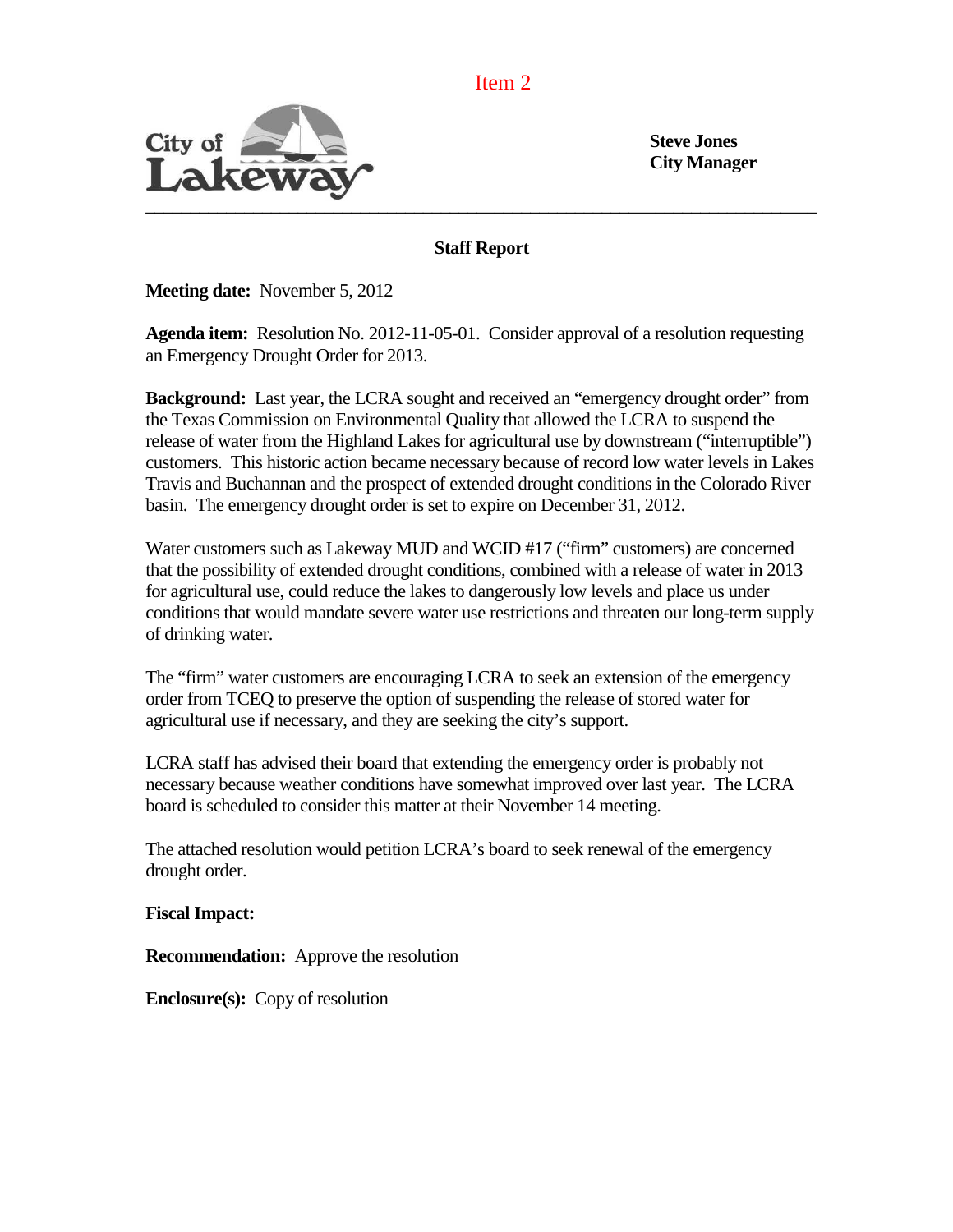## **Resolution No. 2012-11-05-01**

### **RESOLUTION BY THE CITY COUNCIL OF THE CITY OF LAKEWAY, TEXAS REQUESTING AN EMERGENCY DROUGHT ORDER FOR 2013.**

**WHEREAS**, last year the LCRA requested and TCEQ passed an Emergency Drought Order that resulted in water not being released for interruptible customers downstream of the Highland Lakes; and

**WHEREAS**, this emergency order is set to expire at the later date of the following: the end of December, 2012, the termination of the Governor's Disaster Proclamation of the Exceptional Drought Conditions, or the initial 120 day period allowed by Texas Water Code ; and

**WHEREAS**, without an extension or new order, Interruptible customers could receive stored water released from Lakes Travis and Buchanan; and

**WHEREAS** Lake Travis is 58 percent below volume capacity, or 42 percent of full capacity (481,000 acre-feet); and

**WHEREAS,** Lake Buchanan is 54 percent below volume capacity, or 46 percent of full capacity (401,000 acre-feet); and

**WHEREAS**, according to LCRA staff, with a release in 2013 of interruptible stored water and the combined lakes storage currently at 882,000 acre-feet, the lakes could be reduced to a combined storage capacity of below 400,000 acre-feet (less than 20 percent full) as provided in the current Water Management Plan; and

**WHEREAS,** LCRA staff specified with a release of interruptible water, there is a 25 percent chance in 2013 of reaching 600,000 acre-feet of combined storage in Lakes Travis and Buchanan, and, depending on Highland Lakes inflow conditions, could meet the criteria for an LCRA Board declaration of a drought worse than the drought of record, which moves Firm customers into a mandatory pro rata curtailment of at least 20 percent; and

**WHEREAS,** the 1989 Adjudication Order states, "The supply of stored water pursuant to non-firm, interruptible commitments should be interrupted or curtailed to the extent necessary to allow LCRA to satisfy all existing and projected demands for stored water pursuant to all firm uninterruptible commitments;" and